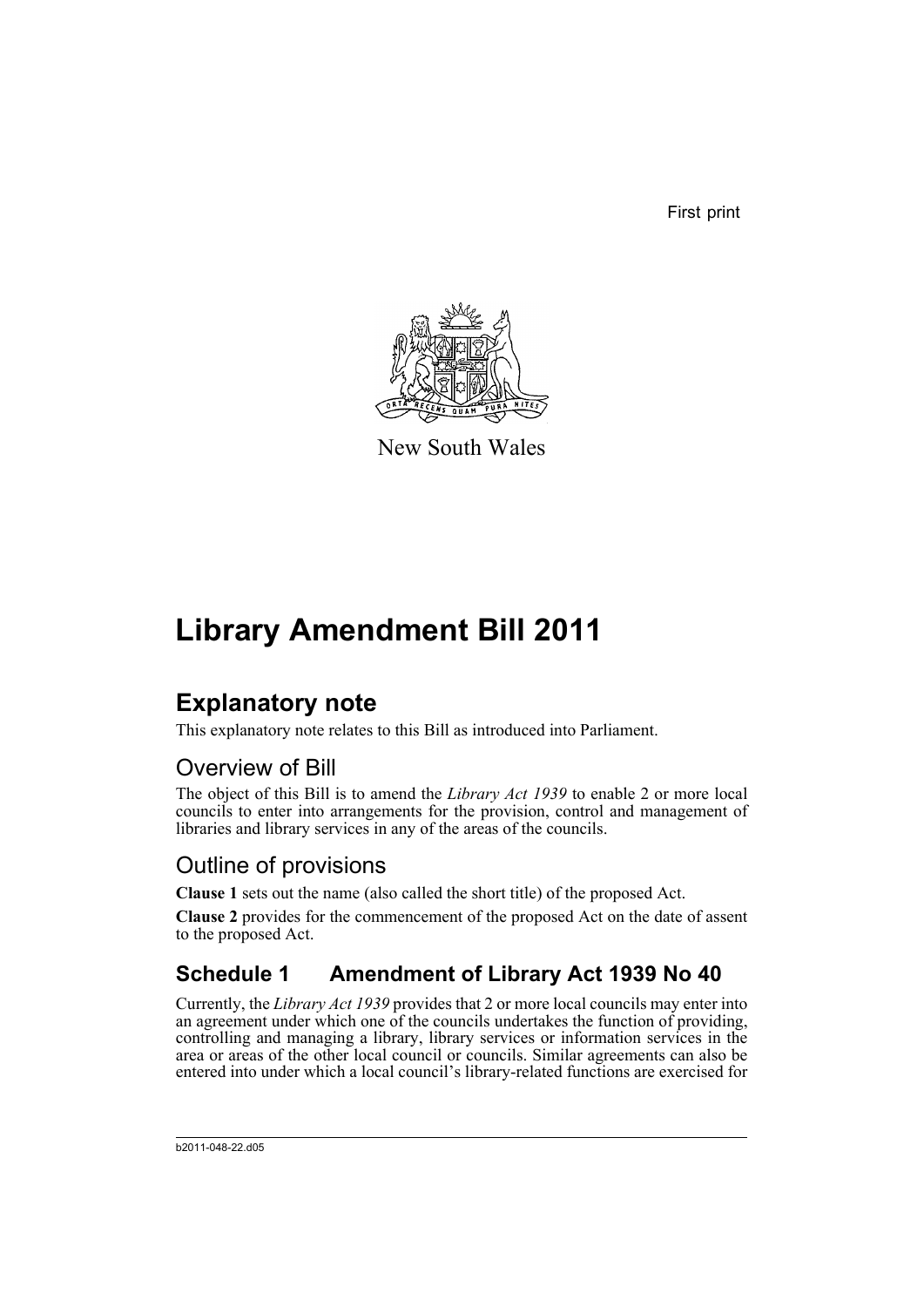Library Amendment Bill 2011

Explanatory note

**Schedule 1 [1]–[3]** are consequential amendments.

or on behalf of that council by another local council. **Schedule 1 [4]** provides that local councils will be able to enter into alternative arrangements for the provision, control and management of a library, library service or information service in the area of any local council that is a party to the arrangement. Such an arrangement cannot be entered into without the approval of the Minister for the Arts, who must have the agreement of the Minister for Local Government.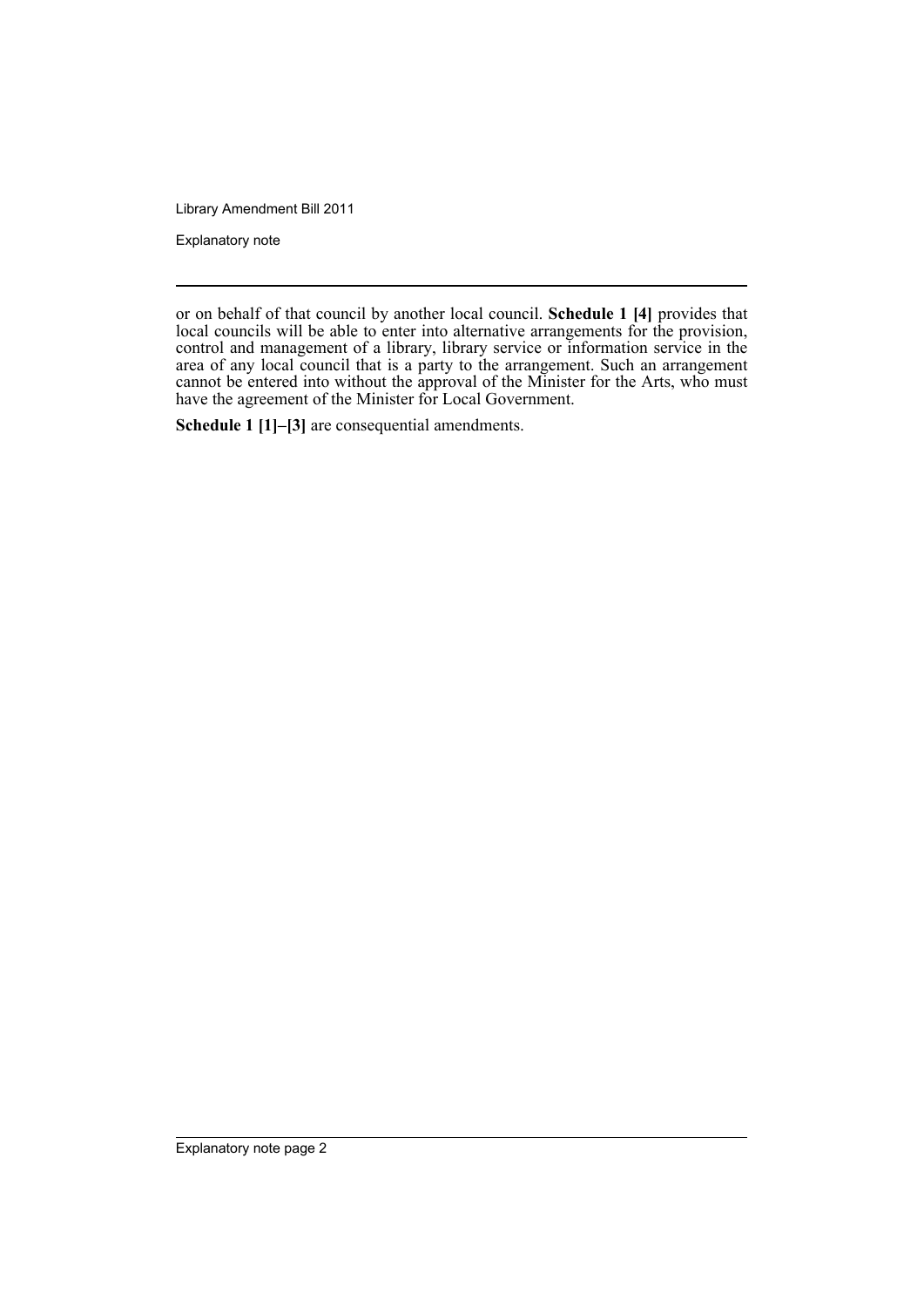First print



New South Wales

# **Library Amendment Bill 2011**

### **Contents**

|                                                | Page |
|------------------------------------------------|------|
| Name of Act                                    |      |
| 2 Commencement                                 |      |
| Schedule 1 Amendment of Library Act 1939 No 40 |      |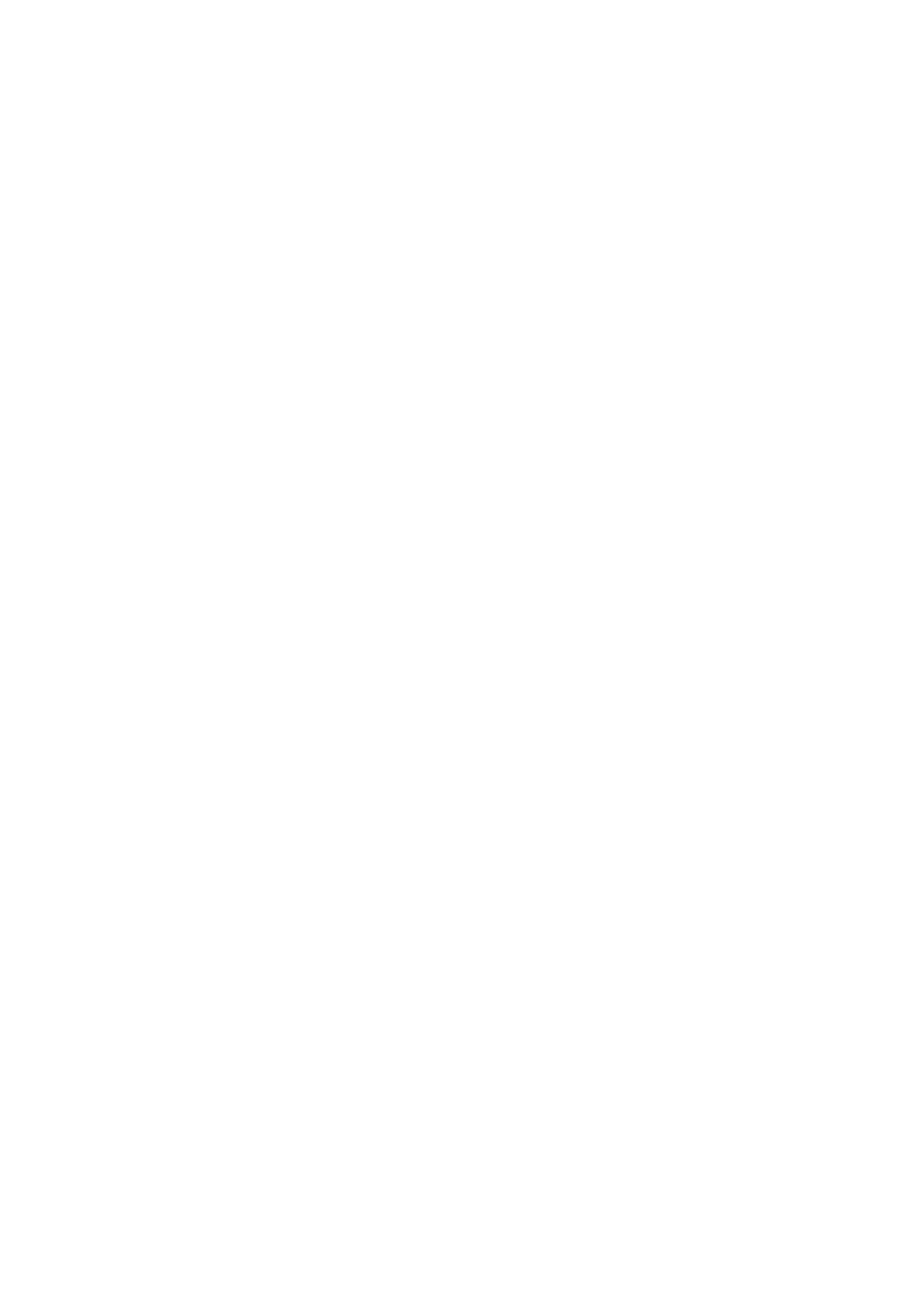

New South Wales

## **Library Amendment Bill 2011**

No , 2011

#### **A Bill for**

An Act to amend the *Library Act 1939* to authorise local councils to enter into arrangements for the provision, control and management of libraries and library services.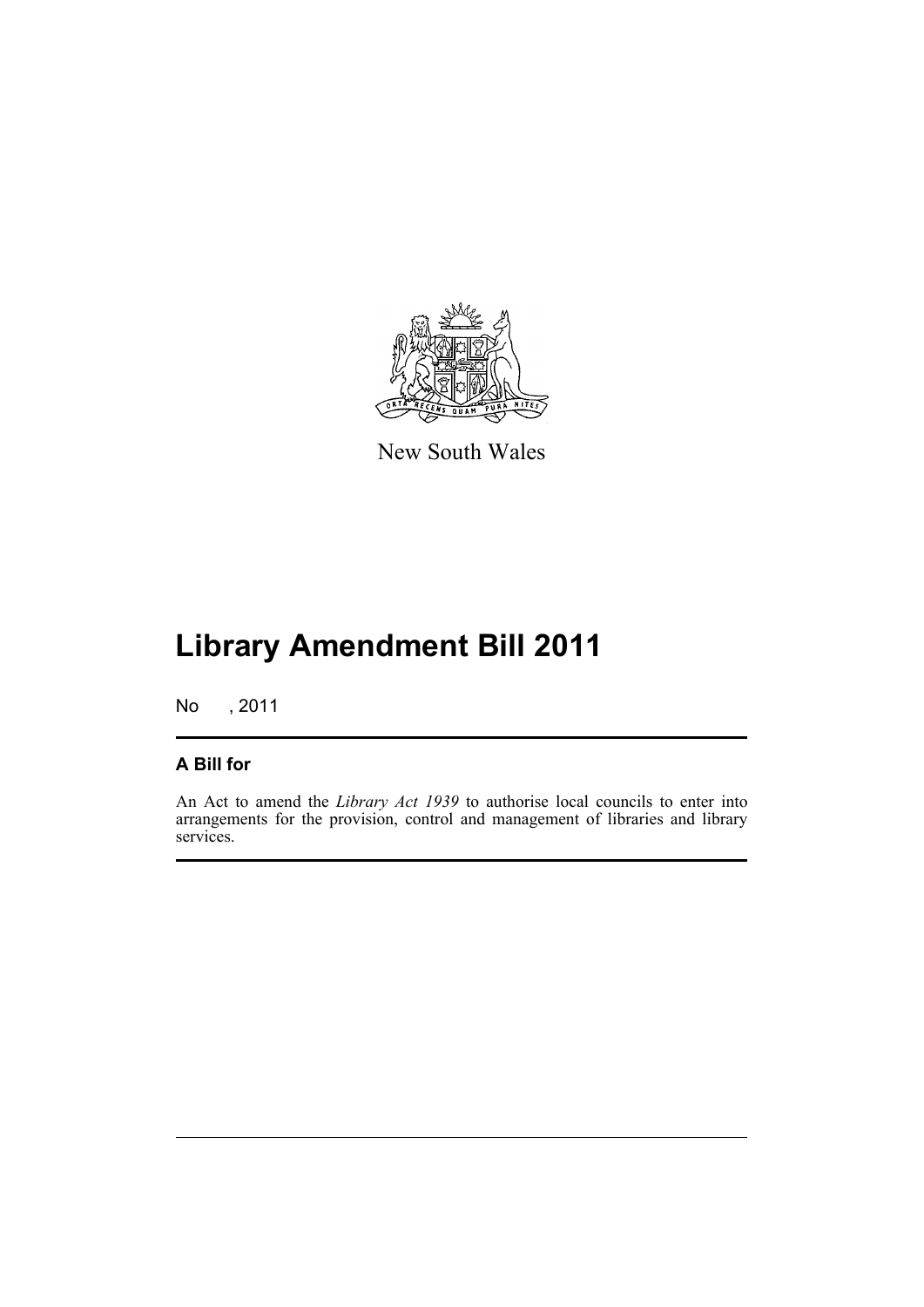Clause 1 Library Amendment Bill 2011

<span id="page-5-1"></span><span id="page-5-0"></span>

|   | The Legislature of New South Wales enacts:            |   |
|---|-------------------------------------------------------|---|
| 1 | Name of Act                                           | 2 |
|   | This Act is the Library Amendment Act 2011.           | 3 |
|   | Commencement                                          |   |
|   | This Act commences on the date of assent to this Act. | 5 |
|   |                                                       |   |